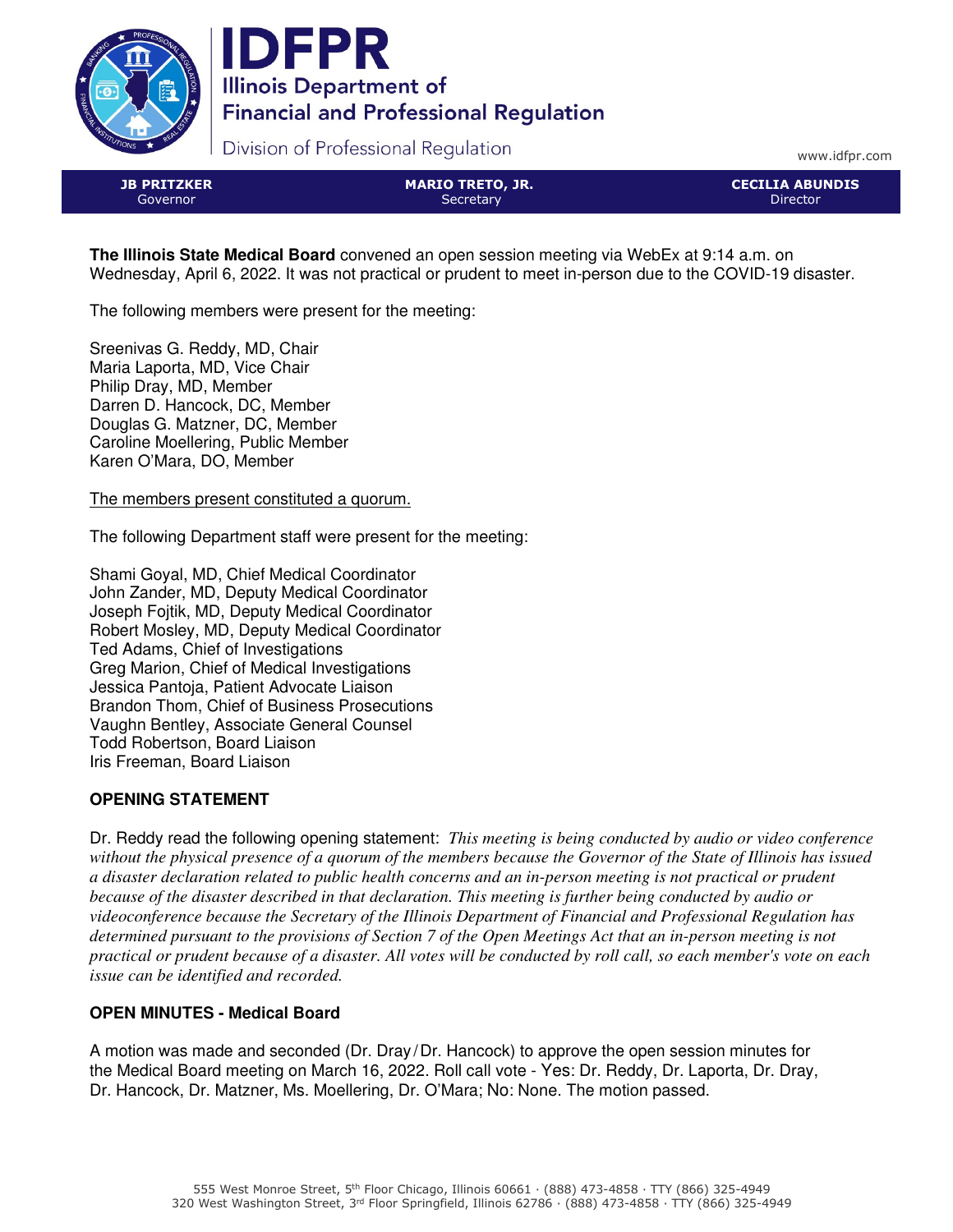## **RECOMMENDATIONS made by the Complaint Committee in closed session on April 6, 2022**

Mr. Robertson reported that the Complaint Committee made the following recommendations:

Close 25 complaints - 3 with Letter of Concern; Refer 13 complaints for prosecution; and Approve closed minutes from the March 16, 2022 Complaint Committee meeting.

A motion was made and seconded (Dr. Laporta/Dr. Matzner) to accept the recommendations made by the Complaint Committee during its closed session meeting. Roll call vote - Yes: Dr. Reddy, Dr. Laporta, Dr. Dray, Dr. Hancock, Dr. Matzner, Ms. Moellering, Dr. O'Mara; No: None. The motion passed.

### **RECOMMENDATIONS made by the Medical Board in closed session on April 6, 2022**

Mr. Robertson reported that the Medical Board made the following recommendations:

Approve termination of 1 Agreement of Care, Counseling and Treatment (CCT); Approve 15 Consent Orders, and 6 Non-Disciplinary Order; Approve 9 Board Subpoenas; Indefinitely Suspend 1 Physician and Surgeon License and 1 Controlled Substances license based on Default; Approve 1 Administrative Law Judge (ALJ) Report and Recommendation and Defer recommendation on 1 ALJ Report and Recommendation until the next meeting; and Approve closed minutes from the March 16, 2022 Medical Board meeting.

A motion was made and seconded (Dr. Matzner/Dr. Dray) to accept the recommendations made by the Medical Board during its closed session meeting. Roll call vote - Yes: Dr. Reddy, Dr. Laporta, Dr. Dray, Dr. Hancock, Dr. Matzner, Ms. Moellering, Dr. O'Mara; No: None. The motion passed.

### **CHIEF MEDICAL COORDINATOR REPORT:**

Dr. Goyal reported that 202 cases are currently assigned to Medical Coordinators of which 48 are CCTs and 284 cases in Probation monitoring.

#### **CHIEF OF MEDICAL INVESTIGATIONS REPORT:**

Mr. Marion reported that from March 1 through March 31: 150 complaints were received, 29 cases were referred to Medical Prosecutions, and 172 cases were closed. There are 861 cases open in Medical Investigations with 202 cases assigned to Medical Coordinators. The average caseload per investigator is 107 cases.

### **CHIEF OF MEDICAL PROSECUTIONS REPORT:**

Mr. Thom reported that as of April 5th there are a total of 682 open cases in Medical Prosecutions of which 6 are tax liability cases.

#### **GENERAL COUNSEL REPORT:**

Mr. Bentley provided general information about the disciplinary process, conflicts of interest and the Open Meetings Act.

### **CORRESPONDENCE:**

Mr. Bentley provided background information about various reports and resolutions received by the Board that will be considered by the FSMB Reference Committee and the 2022 House of Delegates at the 2022 FSMB Annual Meeting in April.